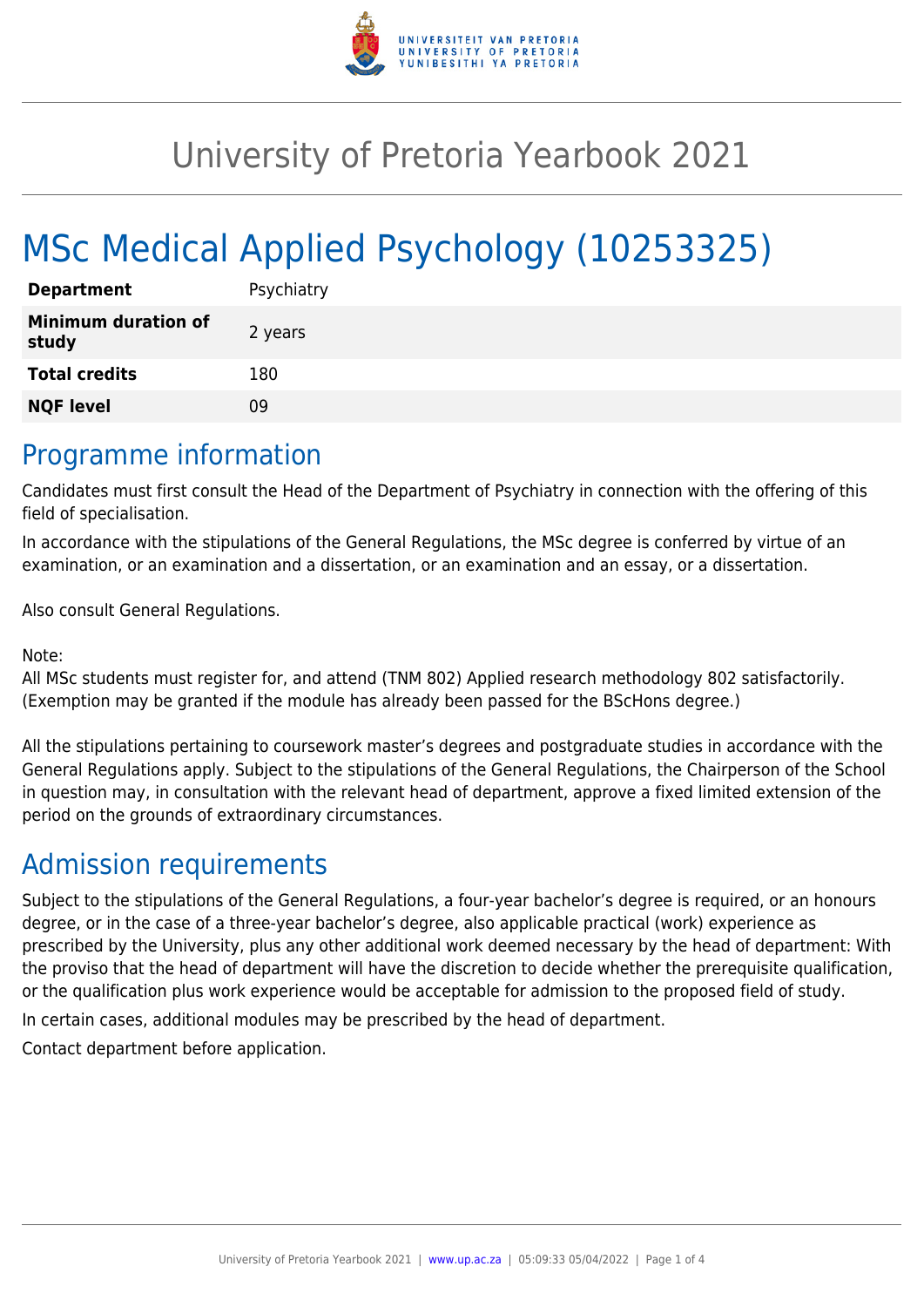

## Additional requirements

In certain cases, additional modules may be prescribed by the head of department.

### Other programme-specific information

Students with previous academic training in Psychology may apply for exemption from certain sections of the programme by virtue of equivalent modules passed at postgraduate level.

### Research information

#### **Research protocol**

After registration, a student is required to submit a complete research protocol regarding the proposed dissertation to the MSc Committee of the School and if necessary, also to the Ethics Committee for approval.

#### **Dissertation**

A dissertation must be submitted via Student Administration at least three months prior to the date of a particular graduation ceremony. A manual on the editing of dissertations is available on request from the relevant head of department.

### Pass with distinction

The degree is conferred with distinction on a student who has obtained an average of at least 75% in the examination, or in the examination and the dissertation, or in the examination and the essay, or in the dissertation.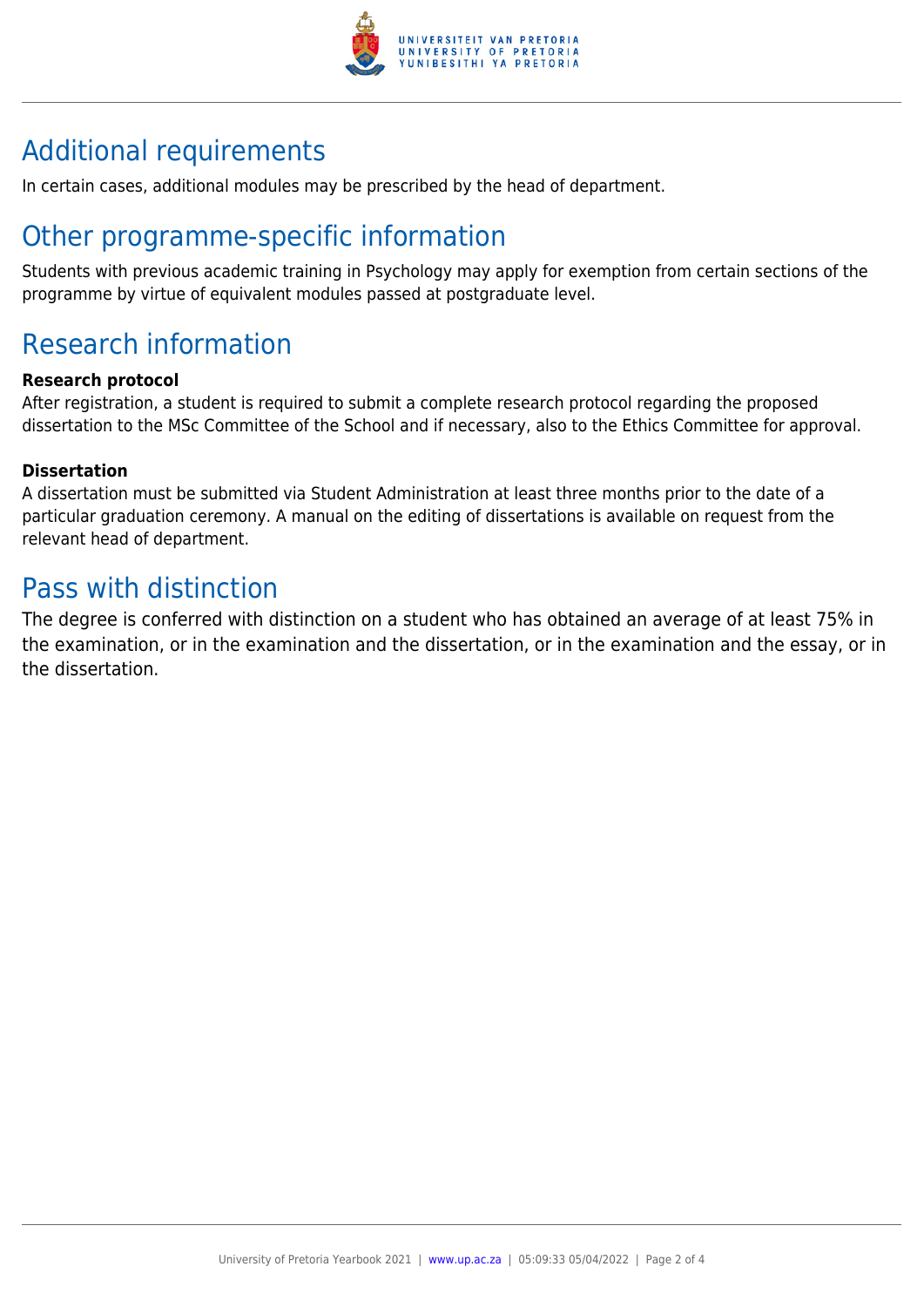

### Curriculum: Year 1

#### **Minimum credits: 180**

### **Core modules**

[Transcultural practice 802](https://www.up.ac.za/yearbooks/2021/modules/view/MTS 802) (MTS 802) - Credits: 13.00 [Personality theory 803](https://www.up.ac.za/yearbooks/2021/modules/view/MTS 803) (MTS 803) - Credits: 13.00 [Human development 804](https://www.up.ac.za/yearbooks/2021/modules/view/MTS 804) (MTS 804) - Credits: 13.00 [Research methodology 805](https://www.up.ac.za/yearbooks/2021/modules/view/MTS 805) (MTS 805) - Credits: 13.00 [Pathology 806](https://www.up.ac.za/yearbooks/2021/modules/view/MTS 806) (MTS 806) - Credits: 13.00 [Communication theory 807](https://www.up.ac.za/yearbooks/2021/modules/view/MTS 807) (MTS 807) - Credits: 13.00 [Practical work: Medical applied psychology 808](https://www.up.ac.za/yearbooks/2021/modules/view/MTS 808) (MTS 808) - Credits: 12.00 [Mini-dissertation: Medical applied psychology 890](https://www.up.ac.za/yearbooks/2021/modules/view/MTS 890) (MTS 890) - Credits: 90.00 [Applied research methodology 802](https://www.up.ac.za/yearbooks/2021/modules/view/TNM 802) (TNM 802) - Credits: 0.00